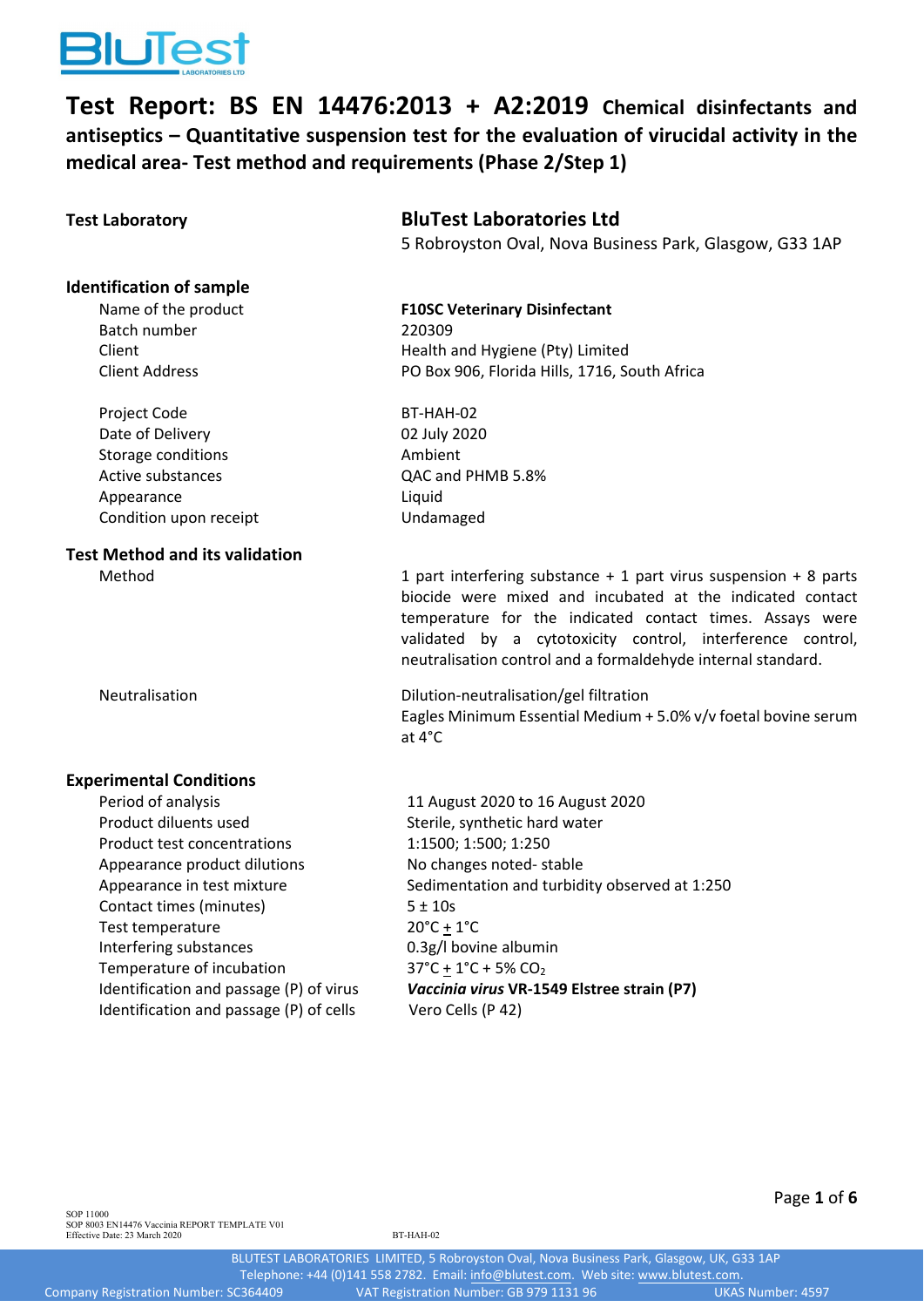

### **PROTOCOL SUMMARY**

The basic virucidal efficacy test is set up with three concentrations of test product solution and a 5 minute contact time. Virus is exposed to disinfectant in 24‐well plates, then neutralised, serially diluted and virus titred in 96‐well tissue culture plates to determine the tissue culture infectious dose<sub>50</sub> (TCID<sub>50</sub>) of surviving virus. *Vaccinia virus* VR-1549 Elstree strain / Vero cells are assayed in parallel in each test. TCID<sub>50</sub> is determined by the method of Karber<sup>1</sup>.

#### **Cytotoxicity control**

The test product solution is measured for its effects on the host cells used to propagate the virus, to determine the sensitivity of the assay.

#### **Interference control**

The effect of the cells after treatment of the test product solution are verified to ensure the cells can show susceptibility for virus infection. This is compared against cells that have not been treated with test product.

#### **Disinfectant suppression control VS1**

Virus is added to the highest concentration of test product solution and then the mixture immediately removed and neutralised. The neutralised virus titre is then determined to assess the efficiency of the neutralisation procedure.

#### **Disinfectant suppression control VS2**

Internal control which adds virus to neutralised test product solution to assess the efficiency of the neutralisation procedure.

#### **No column Control**

Internal control on the highest contact time to assess any impact of the Microspin™ S 400 HR columns.

#### **Virus recovery control**

Virus titre is determined for virus in contact with sterile, synthetic hard water at t=0, t = 5 and at t =15. The virus titre after 5 minutes is then compared to the recovery of disinfectant‐treated virus to measure the log reduction in virus titre. The virus titre at 15 minutes is compared to the reference virus inactivation control.

#### **Reference virus inactivation control**

Virus is exposed to 0.7% W/V formaldehyde and the recovery of virus determined by TCID<sub>50</sub> after 5 and 15 minutes, in order to assess that the test virus has retained reproducible biocide resistance. In addition, the formaldehyde cytotoxicity of neutralised formaldehyde is determined, to measure assay sensitivity.

1Kärber, G.: Beitrag zur Kollektiven Behandlung Pharmakologischer Reihenversuche. Arch. Exp. Path. Pharmak. 162 (1931): 480‐487.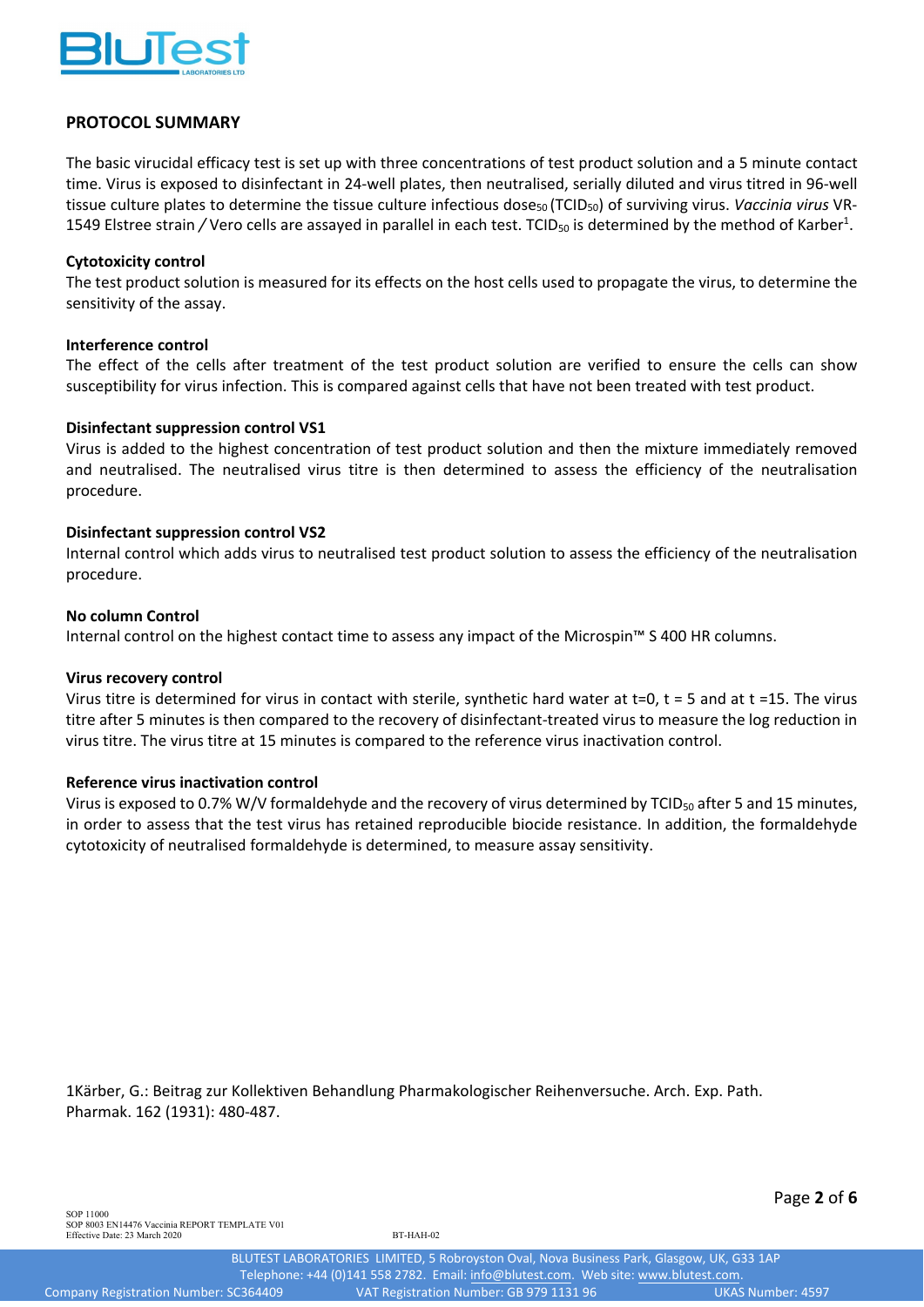

# *Vaccinia virus* **(VR‐1549) Elstree strain Test Results**

| EN14476:2013 + A2:2019 Suspension test for the efficacy of F10SC Veterinary Disinfectant,<br>BT-HAH-02 from Health and Hygiene (Pty) Limited against Vaccinia virus ATCC VR-1549<br>under CLEAN conditions |        |                        |        |                        |        |                        |  |  |  |  |  |
|------------------------------------------------------------------------------------------------------------------------------------------------------------------------------------------------------------|--------|------------------------|--------|------------------------|--------|------------------------|--|--|--|--|--|
| <b>Test Results</b>                                                                                                                                                                                        |        |                        |        |                        |        |                        |  |  |  |  |  |
| Concentration                                                                                                                                                                                              | 1:1500 |                        |        | 1:500                  | 1:250  |                        |  |  |  |  |  |
|                                                                                                                                                                                                            |        |                        |        |                        |        |                        |  |  |  |  |  |
| <b>Exposure Time</b>                                                                                                                                                                                       | data   | TCID <sub>50</sub> /ml | data   | TCID <sub>50</sub> /ml | data   | TCID <sub>50</sub> /ml |  |  |  |  |  |
| $t = 5$ minutes                                                                                                                                                                                            | 4.17   | $4.64E + 05$           | 3.17   | $4.64E + 04$           | 0.00   | 3.16E+01               |  |  |  |  |  |
| Raw Data                                                                                                                                                                                                   | 666610 | $4.64E + 05$           | 666100 | 4.64E+04               | 000000 | $3.16E + 01$           |  |  |  |  |  |
| log                                                                                                                                                                                                        |        | 5.67                   |        | 4.67                   |        | 1.50                   |  |  |  |  |  |
| log difference                                                                                                                                                                                             |        | 0.83                   |        | 1.83                   |        | 5.00                   |  |  |  |  |  |

| EN14476:2013 + A2:2019 Suspension test for the efficacy of F10SC Veterinary Disinfectant, BT-HAH-02 from Health and Hygiene<br>(Pty) Limited against Vaccinia virus ATCC VR-1549 under CLEAN conditions |                          |                                                                    |      |         |       |          |        |        |                                  |  |
|---------------------------------------------------------------------------------------------------------------------------------------------------------------------------------------------------------|--------------------------|--------------------------------------------------------------------|------|---------|-------|----------|--------|--------|----------------------------------|--|
| <b>Summary Table</b>                                                                                                                                                                                    |                          |                                                                    |      |         |       |          |        |        |                                  |  |
| Product:                                                                                                                                                                                                | Interfering<br>substance | Concentration<br>Level of<br>Ig TCID <sub>50</sub><br>cytotoxicity |      |         |       |          |        |        | >4 lg reduction<br>after 'X' Min |  |
|                                                                                                                                                                                                         |                          |                                                                    |      | $0$ min | 5 min | $15$ min | 30 min | 60 min |                                  |  |
| <b>F10SC</b>                                                                                                                                                                                            | $0.3g/l$ BSA             | 1:250                                                              | 1.50 | 4.67    | 1.50  | n.a.     | n.a.   | n.a.   | $<$ 5 minutes                    |  |
| Veterinary                                                                                                                                                                                              |                          | 1:500                                                              | 1.50 | n.a.    | 4.67  | n.a.     | n.a.   | n.a.   | > 5 minutes                      |  |
| Disinfectant                                                                                                                                                                                            |                          | 1:1500                                                             | 1.50 | n.a.    | 5.67  | n.a.     | n.a.   | n.a.   | > 5 minutes                      |  |
| Virus Control                                                                                                                                                                                           | <b>CLEAN</b>             |                                                                    |      | 6.50    | 6.50  | 6.50     | 6.50   | 6.50   | n.a.                             |  |
| 5 min<br>$15 \text{ min}$                                                                                                                                                                               |                          |                                                                    |      |         |       |          |        |        |                                  |  |
| Formaldehyde PBS                                                                                                                                                                                        |                          | $0.7\%$ (w/v)                                                      | 2.50 |         |       |          | 4.67   | 2.50   | $>15$ mins                       |  |

BT-HAH-02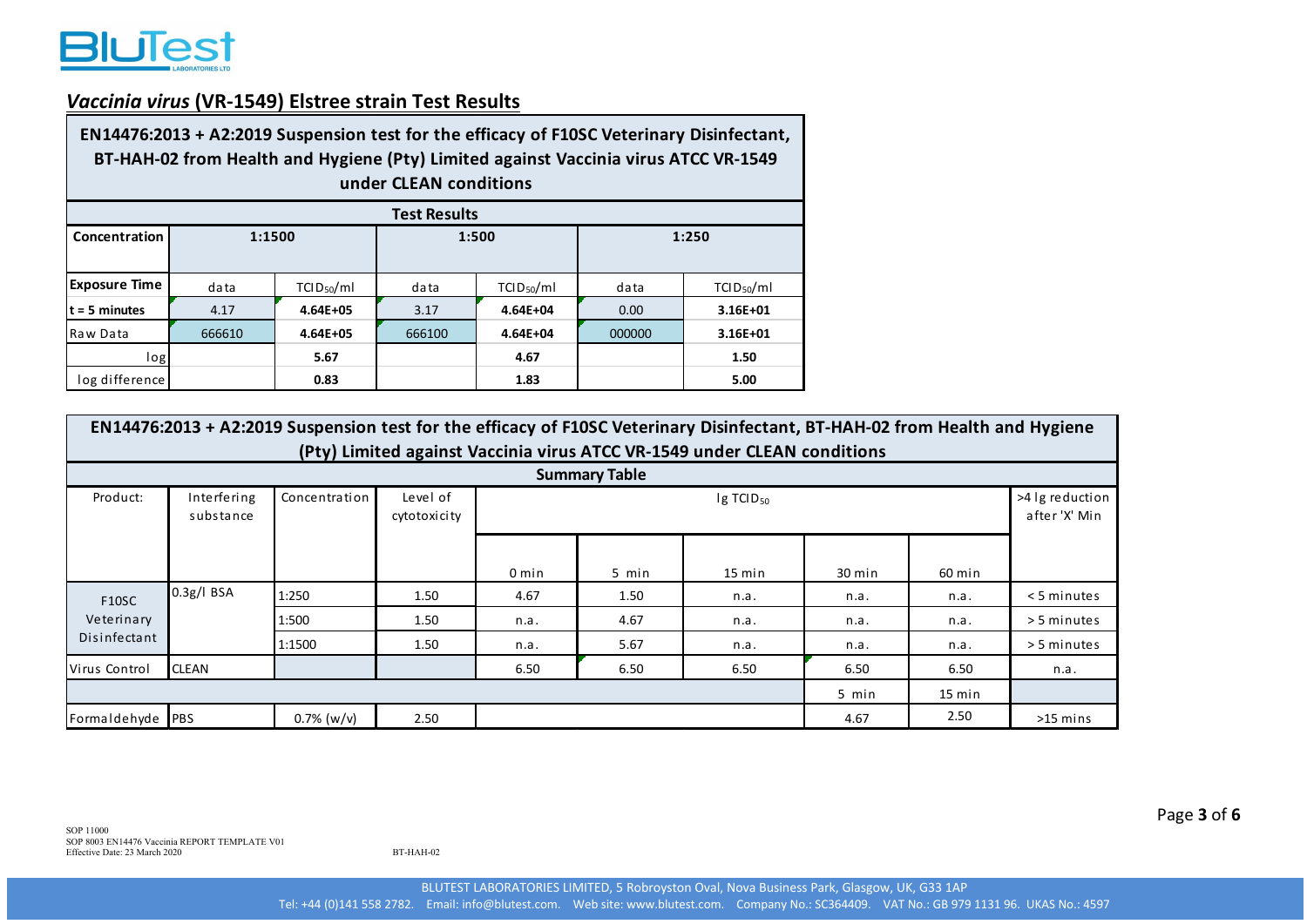

#### *Vaccinia virus (VR‐1549) Elstree strain* **Control Data**

|                                |                                              |                                |                        |                                 |                        | EN14476:2013 + A2:2019 Suspension test for the efficacy of F10SC Veterinary Disinfectant, BT-HAH-02 from Health and Hygiene (Pty) Limited against Vaccinia<br>virus ATCC VR-1549 under CLEAN conditions |                |                                              |                                   |                                               |                        |
|--------------------------------|----------------------------------------------|--------------------------------|------------------------|---------------------------------|------------------------|---------------------------------------------------------------------------------------------------------------------------------------------------------------------------------------------------------|----------------|----------------------------------------------|-----------------------------------|-----------------------------------------------|------------------------|
|                                |                                              |                                |                        |                                 |                        | <b>Controls</b>                                                                                                                                                                                         |                |                                              |                                   |                                               |                        |
| <b>Virus Recovery</b><br>0 min |                                              | <b>Virus Recovery</b><br>5 min |                        | <b>Virus Recovery</b><br>15 min |                        | Cytotoxicity                                                                                                                                                                                            |                | <b>Disinfectant</b><br><b>Suppression VS</b> |                                   | <b>Disinfectant</b><br><b>Suppression VS2</b> |                        |
| raw data                       | TCID <sub>50</sub> /ml                       | raw data                       | TCID <sub>50</sub> /ml | raw data                        | TCID <sub>50</sub> /ml | raw data                                                                                                                                                                                                | $TCID_{50}/ml$ | raw data                                     | $TCID_{50}/ml$                    | raw data                                      | TCID <sub>50</sub> /ml |
| 5.00                           | 3.16E+06                                     | 5.00                           | 3.16E+06               | 5.00                            | 3.16E+06               | 0.00                                                                                                                                                                                                    | 3.16E+01       | 3.17                                         | 4.64E+04                          | 5.00                                          | 3.16E+06               |
| 666660                         | 3.16E+06                                     | 666660                         | 3.16E+06               | 666651                          | 3.16E+06               | 000000                                                                                                                                                                                                  | 3.16E+01       | 665200                                       | 4.64E+04                          | 666651                                        | 3.16E+06               |
|                                | 6.50                                         |                                | 6.50                   |                                 | 6.50                   |                                                                                                                                                                                                         | 1.50           |                                              | 4.67                              |                                               | 6.50                   |
|                                |                                              |                                |                        |                                 |                        |                                                                                                                                                                                                         |                |                                              | 1.83                              |                                               | 0.00                   |
|                                |                                              |                                |                        |                                 |                        |                                                                                                                                                                                                         |                |                                              |                                   |                                               |                        |
|                                | Formaldehyde reference inactivation controls |                                |                        |                                 |                        |                                                                                                                                                                                                         |                |                                              |                                   | No column Control                             |                        |
|                                | Cytotoxicity                                 |                                | 0.7% Formaldehyde      |                                 |                        |                                                                                                                                                                                                         |                |                                              | 5 mins                            |                                               |                        |
|                                |                                              |                                |                        | 5 mins                          |                        | 15 mins                                                                                                                                                                                                 |                |                                              | raw data                          | TCID <sub>50</sub> /ml                        |                        |
| raw data                       | TCID <sub>50</sub> /ml                       |                                | raw data               | TCID <sub>50</sub> /ml          | raw data               | TCID <sub>50</sub> /ml                                                                                                                                                                                  |                |                                              | 5.33                              | $6.81E + 06$                                  |                        |
| 1.00                           | 3.16E+02                                     |                                | 3.17                   | 4.64E+04                        | 1.00                   | 3.16E+02                                                                                                                                                                                                |                |                                              | 666662                            | $6.81E + 06$                                  |                        |
| 600000                         | 3.16E+02                                     |                                | 666100                 | 4.64E+04                        | 600000                 | 3.16E+02                                                                                                                                                                                                |                |                                              |                                   | 6.83                                          |                        |
|                                | 2.50                                         | log                            |                        | 4.67                            |                        | 2.50                                                                                                                                                                                                    |                |                                              |                                   |                                               |                        |
|                                |                                              | log difference                 |                        | 1.83                            |                        | 4.00                                                                                                                                                                                                    |                |                                              |                                   |                                               |                        |
|                                |                                              |                                |                        |                                 |                        |                                                                                                                                                                                                         |                |                                              |                                   |                                               |                        |
|                                | Interference control                         |                                | Virus dilution         |                                 |                        |                                                                                                                                                                                                         |                |                                              | Stock Virus (TCID <sub>50</sub> ) |                                               |                        |
|                                |                                              | $-3$                           | $-4$                   | -5                              | -6                     | $-7$                                                                                                                                                                                                    | -8             |                                              | 6.33                              |                                               |                        |
|                                |                                              | $\mathbf{1}$                   | $\mathbf{1}$           | $\mathbf{1}$                    | $\mathbf{1}$           | 0.33                                                                                                                                                                                                    | $\mathbf{0}$   |                                              | $6.76E + 07$                      |                                               |                        |
|                                | <b>PBS Control</b>                           |                                | $3.16E + 02$           | 3.16E+02                        | 3.16E+02               | $6.76E + 01$                                                                                                                                                                                            | $3.16E + 01$   |                                              | 6666662000                        |                                               |                        |
|                                |                                              |                                | 2.50                   | 2.50                            | 2.50                   | 1.83                                                                                                                                                                                                    | 1.50           |                                              |                                   |                                               |                        |
|                                | Raw Data                                     | $6\phantom{1}$                 | $6\phantom{1}$         | $6\phantom{1}$                  | 6                      | $\overline{2}$                                                                                                                                                                                          | $\mathbf{0}$   |                                              |                                   |                                               |                        |
| Product                        |                                              | $\mathbf{1}$                   | $\mathbf{1}$           | $\mathbf{1}$                    | 0.83                   | $\pmb{0}$                                                                                                                                                                                               | $\mathbf 0$    |                                              |                                   |                                               |                        |
|                                |                                              | 3.16E+02                       | $3.16E + 02$           | 3.16E+02                        | 2.14E+02               | 3.16E+01                                                                                                                                                                                                | $3.16E + 01$   |                                              |                                   |                                               |                        |
|                                |                                              | 2.50                           | 2.50                   | 2.50                            | 2.33                   | 1.50                                                                                                                                                                                                    | 1.50           |                                              |                                   |                                               |                        |
| Raw Data                       |                                              | $6\phantom{1}$                 | $6\phantom{1}$         | $6\phantom{1}$                  | 5                      | $\bf{0}$                                                                                                                                                                                                | $\mathbf{0}$   |                                              |                                   |                                               |                        |
| Log Difference                 |                                              | 0.00                           | 0.00                   | 0.00                            | 0.17                   | 0.33                                                                                                                                                                                                    | 0.00           |                                              |                                   |                                               |                        |
| <b>Product Cyt Dilution</b>    |                                              | $-1$                           | $-1$                   | $-1$                            | $-1$                   | $-1$                                                                                                                                                                                                    | $-1$           |                                              |                                   |                                               |                        |
| <b>PBS Dilution</b>            |                                              | Neat                           | Neat                   | Neat                            | Neat                   | <b>Neat</b>                                                                                                                                                                                             | Neat           |                                              |                                   |                                               |                        |

Page **4** of **6**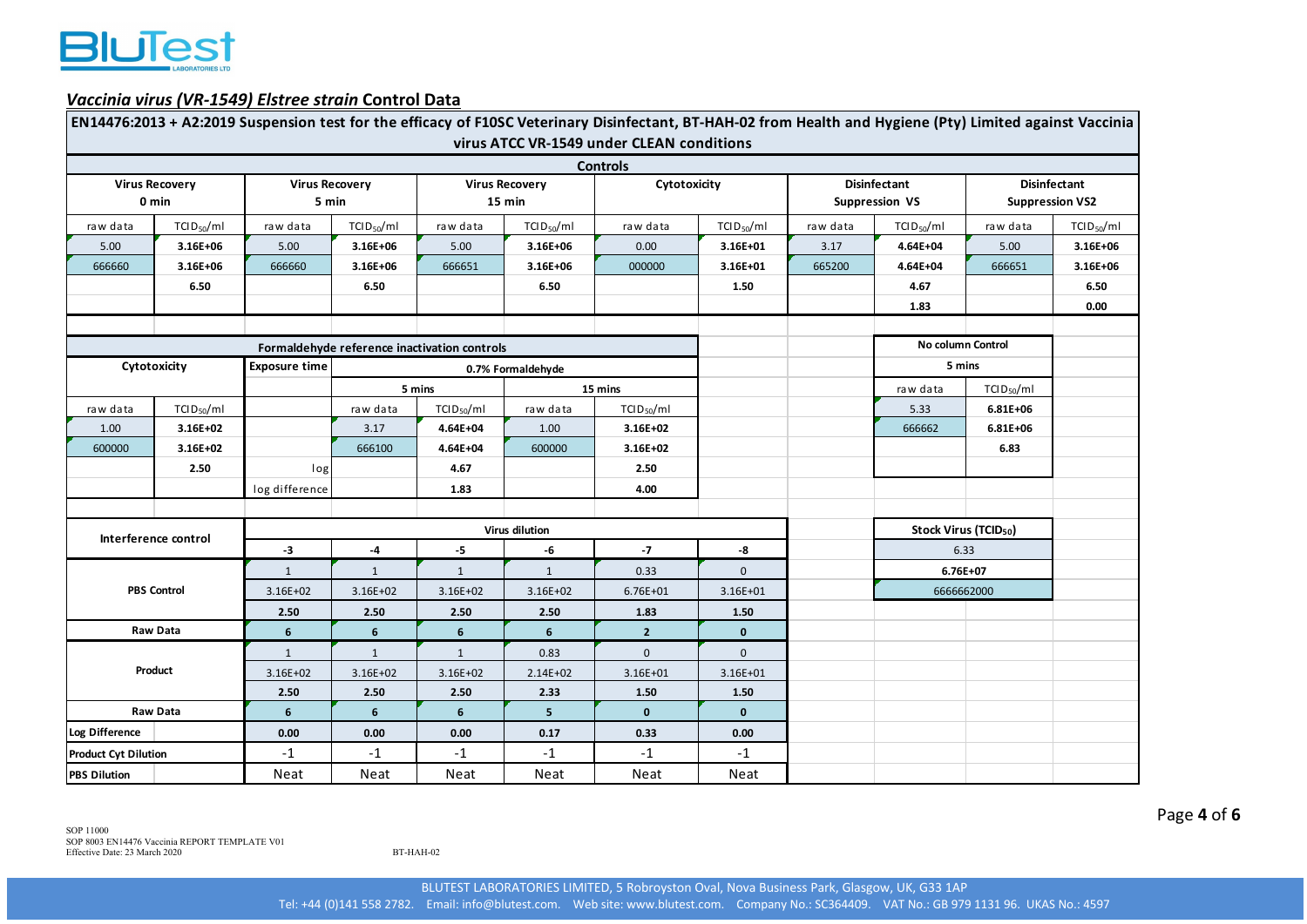

#### **CONCLUSION**

### **Verification of the methodology**

A test is only valid if the following criteria are fulfilled:

- a) The titre of the test suspension of at least  $10^8$  TCID50 /ml is sufficiently high to at least enable a titre reduction of 4 Ig to verify the method.
- b) Detectable titre reduction is at least 4  $log_{10}$ .
- c) Difference of the logarithmic titre of the virus control minus the logarithmic titre of the test virus in the reference inactivation test is between:
	- Between 0.75 and 3.5 after 5 min and between 2.0 and 4.0 after 15 min for Vaccinia virus
- d) Cytotoxicity of the product solution does not affect cell morphology and growth or susceptibility for the test virus in the dilutions of the test mixtures which are necessary to demonstrate a 4  $log<sub>10</sub>$  reduction of the virus.
- e) The interference control result does not show a difference of  $> 1.0 \log_{10}$  of virus titre for test product treated cells in comparison to the non-treated cells.
- f) Neutralisation validation. This is called the disinfectant suppression test in this protocol. The disinfectant was neutralised by column chromatography through an Illustra Microspin S‐400 HR column to achieve the best possible neutralisation available for this test. The difference for virus is greater than 0.5 log<sub>10</sub> indicating rapid irreversible virucidal activity of the disinfectant by dilution at a concentration of 1:250 for VS1. This neutralisation validation has been verified by VS2, which shows the product has been successfully neutralised.

According to EN 14476:2013 + A2:2019, **F10SC Veterinary Disinfectant POSSESSES VIRUCIDAL** activity at a concentration of **1:250** as tested after **5 MINUTES** at **20°C** under **CLEAN** conditions (0.3 g/l bovine albumin) against *Vaccinia virus* VR‐1549 Elstree strain */* Vero cells.

This product therefore is effective against all enveloped viruses as defined in EN 14476:2013 + A2:2019 Annex **A\*. This therefore includes all coronaviruses and SARS‐CoV‐2.**

Authorised signatory

Who

Dr Chris Woodall, Director BluTest Laboratories Ltd Glasgow, UK Date: 03 September 2020

#### **DISCLAIMER**

The results in this test report only pertain to the sample supplied.

BluTest (BT) has performed the testing detailed in this report using reasonable skill and care and has used reasonable endeavours to carry out the testing in accordance with an EN 14476 protocol. All forecasts, recommendations and results contained in this report are submitted in good faith. However, other than as expressly set out in this report, no warranty is given (i) in relation to the testing or the use(s) to which any results or deliverables produced in the course of the testing are or may be put by the Client or their fitness or suitability for any particular purpose or under any special conditions notwithstanding that any such purpose or conditions may have been made known to BT or (ii) that the intended results or deliverables from the testing can be achieved or (iii) that the Client can freely make use of the results or the deliverables without infringing any third party intellectual property rights and the Client will be deemed to have satisfied itself in thisregard. BT shall have no liability (which is hereby excluded to the fullest extent permissible by law) in respect of any loss, liability or damage, including without limitation any indirect and/or consequential loss such as loss of profit or loss of business, market or goodwill, that the Client may suffer directly or indirectly as a result of or in connection with: (i) the performance of the testing; (ii) the use of any materials, samples or other information provided by the Client for use in the testing; and (iii) the Client's reliance upon or use of any results or deliverables provided as part of the testing.

SOP 11000 SOP 8003 EN14476 Vaccinia REPORT TEMPLATE V01 Effective Date: 23 March 2020

Page **5** of **6**